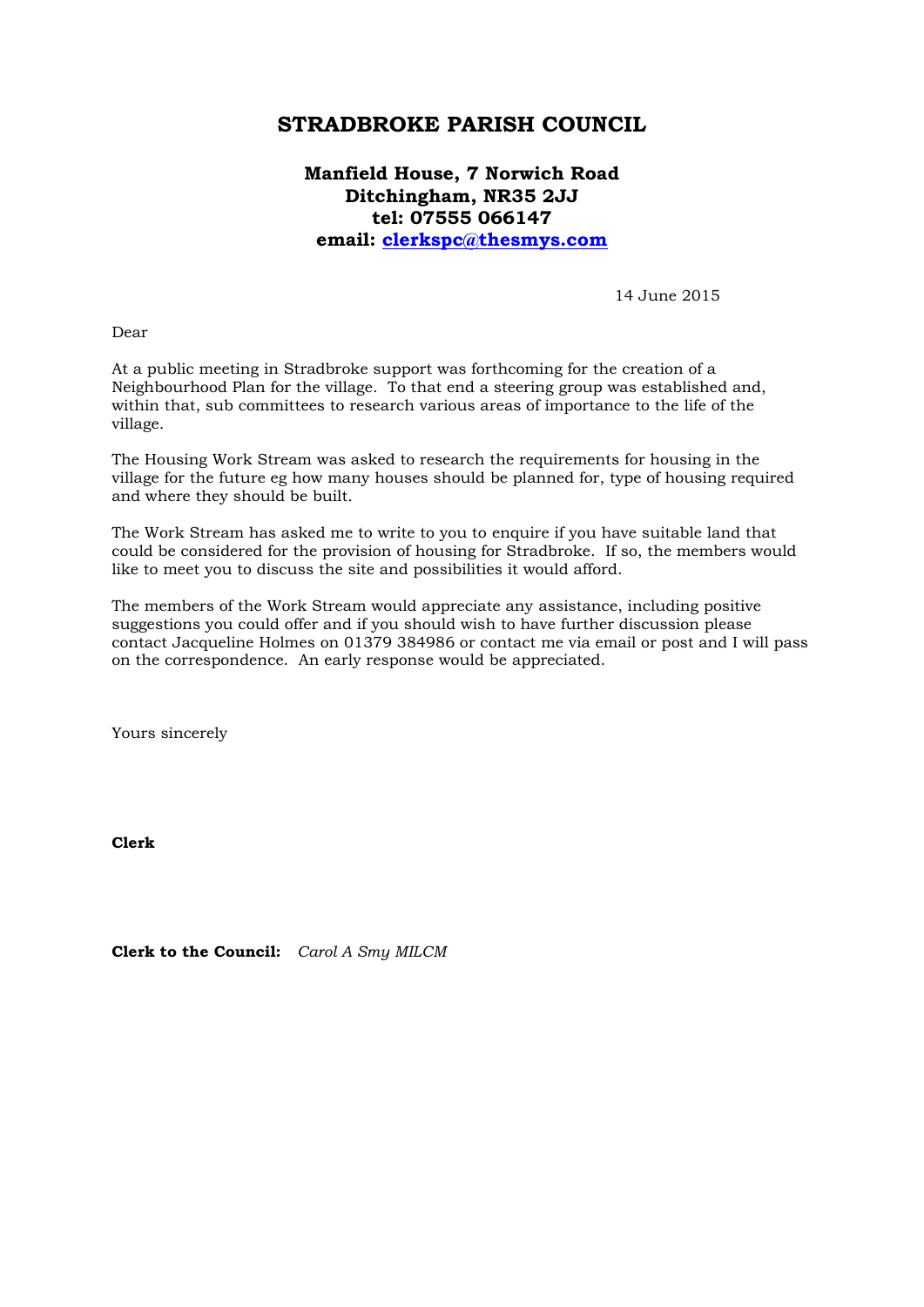## **STRADBROKE PARISH COUNCIL**

## **tel: 07555 066147 email: [stradbrokepc@outlook.com](mailto:stradbrokepc@outlook.com)**

18 August 2015

Dear

Please accept my apologies…I thought I had acknowledged your letter concerning land available for housing but, obviously, did not.

I passed your letter on to the Neighbourhood Planning Group as they are collating all the relevant information and I am sure they will be in touch in due course.

Yours sincerely

Carol A Smy MILCM

#### **Former Clerk to the Council**

Manfield House 7 Norwich Road Ditchingham NR35 2JJ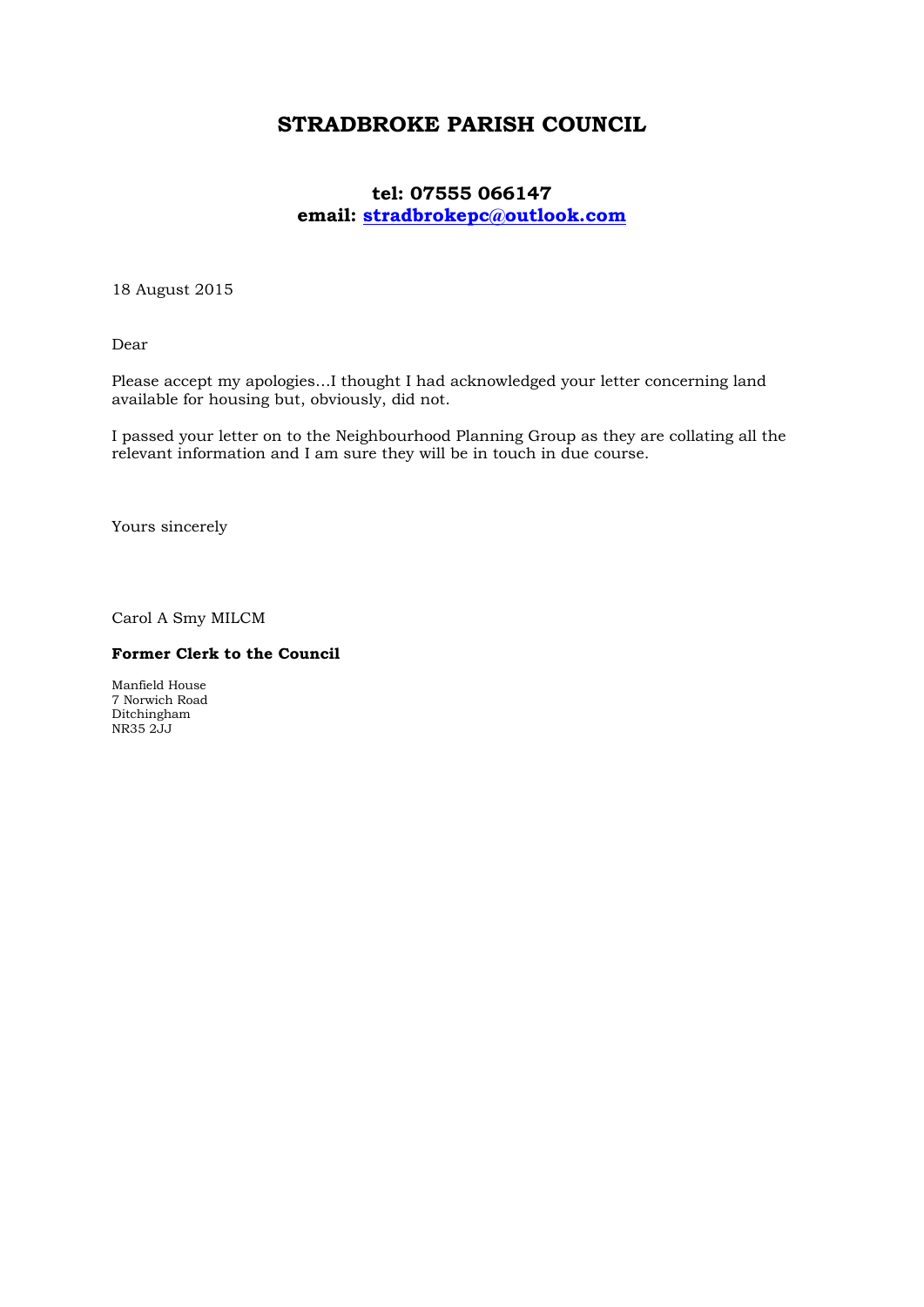

## Mill Hill House, Church Lane, Wickham Skeith, Suffolk IP23 8NA tel: 07555 066147 email: [stradbrokepc@outlook.com](mailto:stradbrokepc@outlook.com)

28<sup>th</sup> July 2017

Dear

Further to Gillian Rennie-Dunkerley's letter of  $21<sup>st</sup>$  June, I am writing to you to seek clarification on sites being proposed for consideration within the Neighbourhood Plan being drawn up for the Parish of Stradbroke.

Following the resignation of long serving members of the Neighbourhood Plan working group an audit of evidence needed to support the plan has highlighted some apparent gaps, I apologise in advance if this may appear to be duplication.

Neighbourhood Plans once made are planning documents and evidence based and therefore it is essential that we are able to rely on the information we have to formulate the Plan, and when we consult with the public.

**This is not a consultation document or evidence of any support for or against any sites, but a clarification exercise.** Once we have verified all the information with the site assessment surveyor, we hope to be in a position to share a draft of the report with all landowners. To this end we would ask you to respond in writing as soon as possible to the questions listed below.

Please find enclosed four maps:

- Map 1 is a Mid Suffolk call for site submission map.
- Map 2 is an extract from a Mid Suffolk Land Availability document showing sites MSDC has assessed as suitable for development.
- Map 3 is an extract from the Mid Suffolk Joint Local Plan that shows some of the sites available and suitable for development, some of which are also shown on the other maps. However, the boundaries of the sites differ and two of the sites were rejected for development.
- Map 4 is the Neighbourhood Plan list of sites for assessment, and which have recently been assessed. However, some of the sites shown have been partially assessed. Details of some of these changes may be found in the note at the foot of Map 3. Additionally, NP sites 9 and 13 were not assessed because they had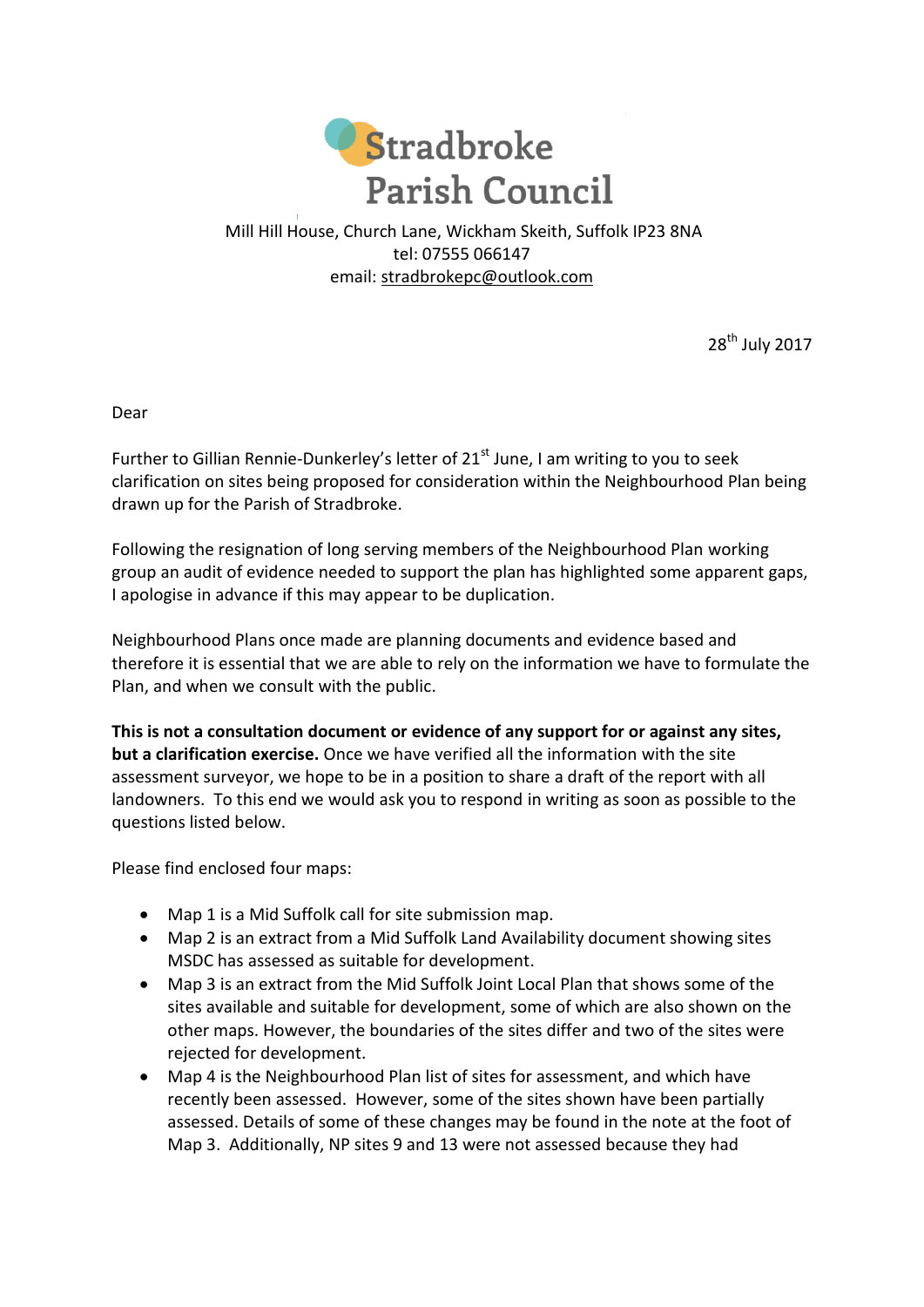previously been rejected for development by MSDC because of their poor relationship to existing settlement, services and facilities.

The Parish Council needs to clarify four things.

#### 1. Site Submission.

Please review Maps 1 and 2. Where relevant, please confirm the boundaries of the sites submitted are accurate **whether they were later rejected or not. NB** Site boundaries differ between the various sites marked on the various plans.

## 2. Ownership.

Please review Map 4 and confirm on each site marked up the sites over which you have 100% ownership and control. If the site shown does not match your ownership then mark the extent of your ownership.

## 3. Agreement.

Please review Map 4 and confirm that you gave agreement for the whole of the proposed site shown on Map 4 to be independently assessed as part of the Neighbourhood Planning process, and that the site shown is deliverable. If the site shown on Map 4 is in joint ownership confirm if you are willing or able to work with the other landowner and to promote it for development.

## 4. Development.

Please review Map 4 and mark up the area of the site you wish to allocate for development. Include in this area any amenity or land you propose to offer for amenity, parking, service improvement or other non-housing use, (specific plan nor alternative not needed, **this is a scoping exercise only**).

Finally, could you also provide a best guess timescale for development start and completion eg; within 1-5 years, 5-10 years, 10 years , 15 years, 20 years+ .

If you have any other information you wish to share with us now, based on comparing all four maps, or on any other point about the land, please also include this in your response.

Yours sincerely

Miss Odile Wladon **Clerk to the Council**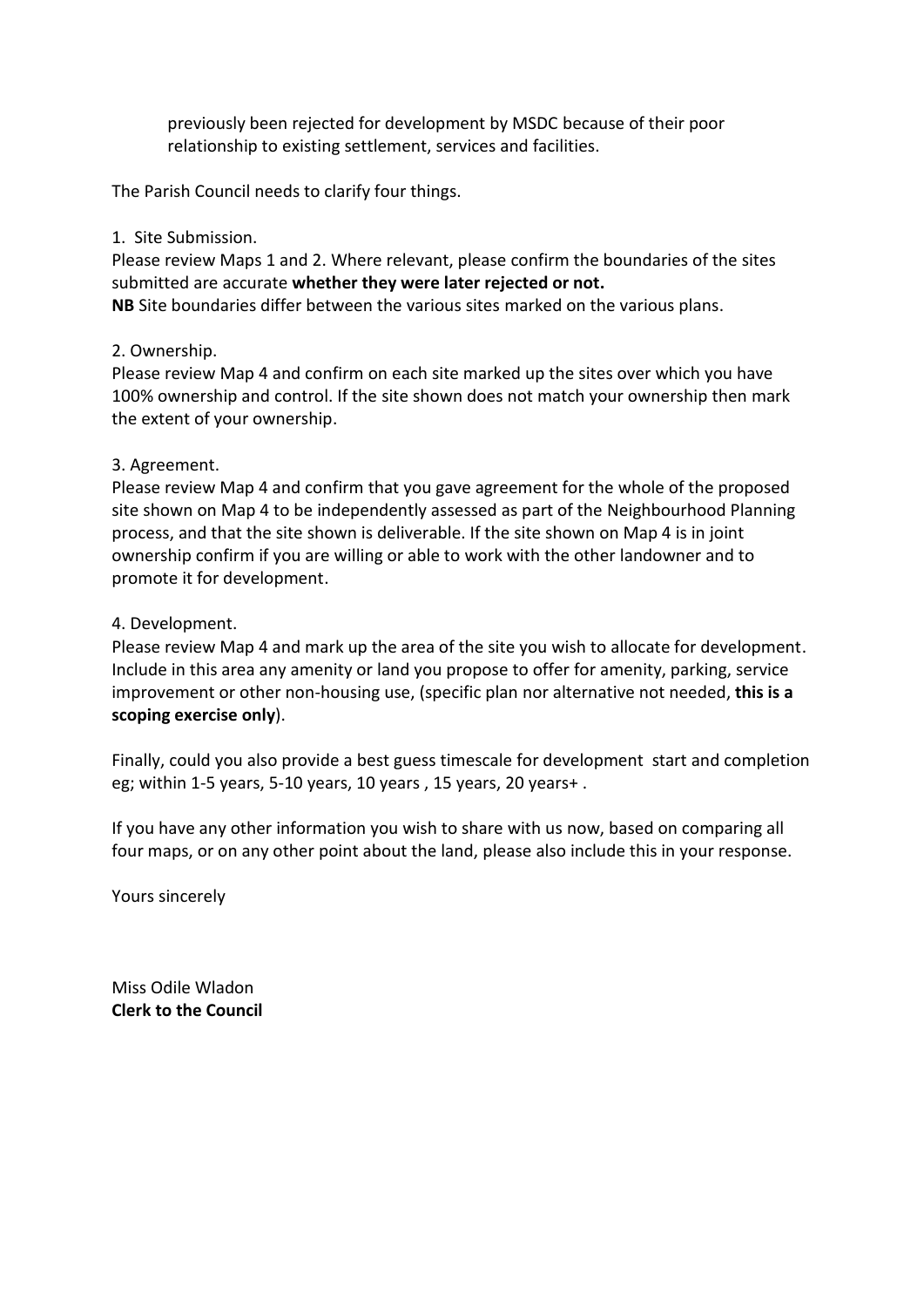

Mill Hill House, Church Lane, Wickham Skeith, Suffolk IP23 8NA tel: 07555 066147 email: [stradbrokepc@outlook.com](mailto:stradbrokepc@outlook.com)

18<sup>th</sup> September 2017

## **CONFIDENTIAL**

Dear

Further to my letter dated  $28<sup>th</sup>$  July, I am writing to advise that we have received the finalised AECOM site assessment report following the assessments of sites proposed for development within the Parish of Stradbroke. AECOM assessed all sites not previously assessed by Mid Suffolk District Council for the SHLAA (land availability assessment) published in May 2016.

Please note that the final AECOM report is not for public consultation at this time, we aim to make the report available to the public at the consultation events scheduled for  $17<sup>th</sup>$  and  $19<sup>th</sup>$ October 2017.

You will find enclosed an extract from the Executive Summary of the AECOM report concerning land that you have confirmed as owned solely by yourself or jointly with another party. AECOM did not undertake a full assessment of the land because the site was originally either accepted or rejected by Mid Suffolk District Council in their own assessments and AECOM did not revisit these decisions. If the land is owned jointly, could I ask that you forward a copy of this letter and its enclosures to any other parties involved? For ease of reference I have also enclosed a copy of the map showing all land put forward for possible inclusion in the Neighbourhood Plan and their site references.

Please note that the site assessment report is an evidence document, not a policy document. It is a snapshot in time and it is therefore likely that it could be superseded by more recent data, such as the Draft Joint Local Plan recently issued by Babergh & Mid Suffolk District Councils. Therefore, if you think you have convincing evidence that any of the conclusions reached in this extract are wrong, incomplete or outdated, it is in your interests to present this evidence to Stradbroke Parish Council at the earliest possible opportunity, as responses from landowners, along with the results of the consultations and masterplanning exercises will be included into the draft Neighbourhood Plan when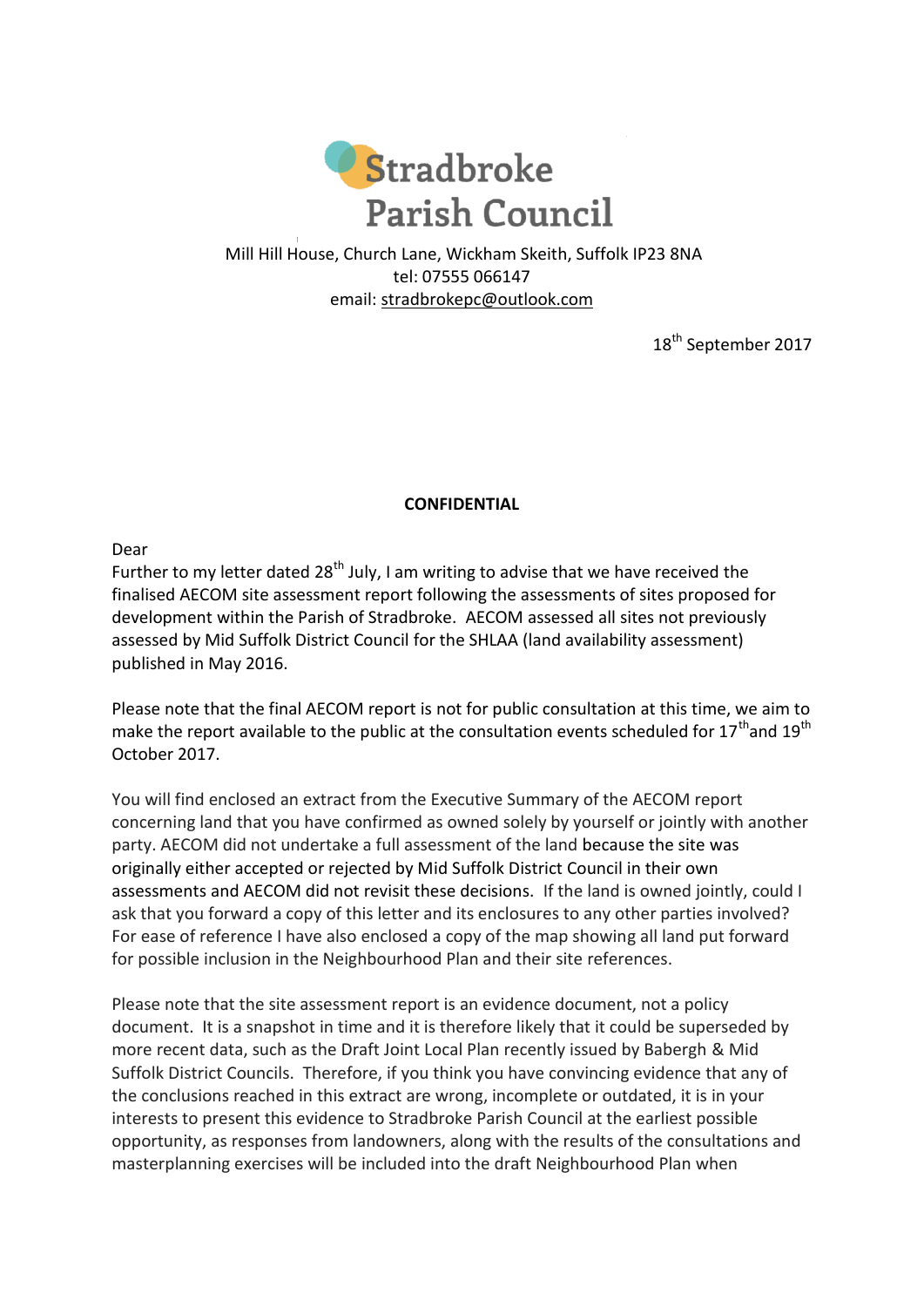submitted to Mid Suffolk. If received in time, we can also then reflect your view at the public consultation events.

Stradbroke Parish Council is now working with AECOM on a masterplanning process to develop its evidence base to support its proposals to Mid Suffolk and it is expected these will be available in draft form by the time of the public consultation.

It is for Stradbroke Parish Council to decide what policy line to take for submissions to Mid Suffolk within the Neighbourhood Plan based on the evidence presented by both AECOM and the landowners. Where this evidence conflicts, Stradbroke Parish Council must make a policy judgement for site allocations and then defend and justify that judgement at the Plan Examination stage through robust evidence and methodology. Our objective is to align the Neighbourhood Plan with the emerging Local Plan, but to use evidence from these inputs to support our position reflecting the Stradbroke Community as widely as possible.

To make you aware, the Neighbourhood Plan is a wholly separate exercise to the Babergh & Mid Suffolk District Council Draft Joint Local Plan, which is currently also out for consultation and closes on the  $10^{th}$  November 2017. This draft plan can be found on the Mid Suffolk website under: [http://www.midsuffolk.gov.uk/planning/planning-policy/new-joint-local](http://www.midsuffolk.gov.uk/planning/planning-policy/new-joint-local-plan/)[plan/](http://www.midsuffolk.gov.uk/planning/planning-policy/new-joint-local-plan/)

Where there are differences between a Neighbourhood Plan assessed site and Mid Suffolk District Council; and the consultation exercise, evidence base and the Neighbourhood Plan assessment of sites combine to make a case to amend the Local Plan, then those proposed changes will be put forward and strongly supported by the Parish Council.

If though you are unhappy with what you see in the Local Plan now then please make any representations directly to Mid Suffolk, but if you would like to also forward them to Stradbroke Parish Council we will include them in the Neighbourhood Plan response to the Mid Suffolk consultation.

If we received a response from a Land Agent on your behalf we have also copied this letter to them.

Yours sincerely

Miss Odile Wladon **Clerk to the Council**

#### **on behalf of Alex Bloss – Chairman, Stradbroke Neighbourhood Plan working group**

**Enc:** Extract of AECOM report / Neighbourhood Plan Map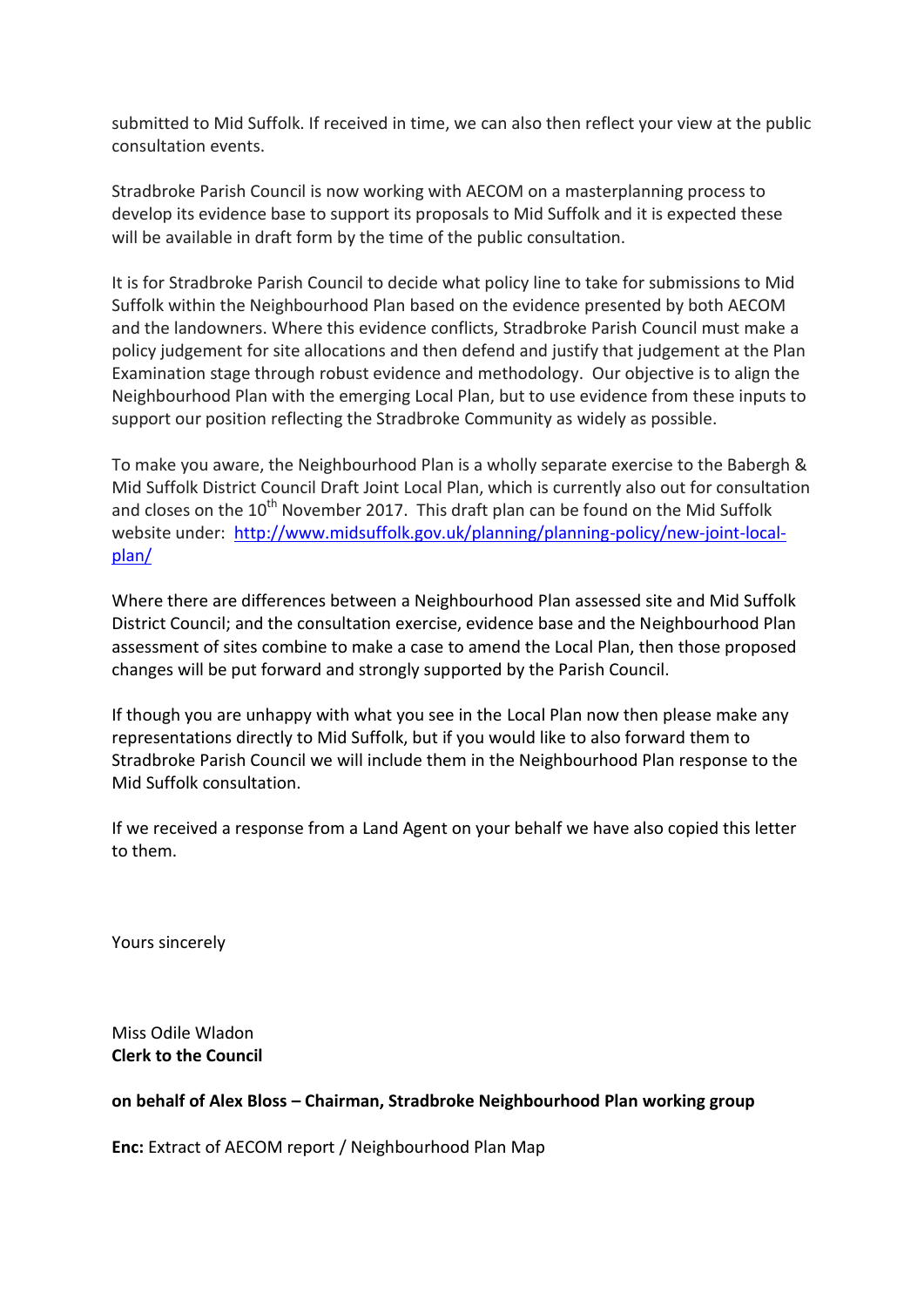

## Mill Hill House, Church Lane, Wickham Skeith, Suffolk IP23 8NA tel: 07555 066147 email: [stradbrokepc@outlook.com](mailto:stradbrokepc@outlook.com)

15<sup>th</sup> January 2018

To: English Heritage, Natural England, Environment Agency

Dear Statutory Consultee,

## **STRADBROKE NEIGHBOURHOOD DEVELOPMENT PLAN**

- **1. The Environmental Assessment of Plans & Programmes Regulations 2014, Regulation 9 Screening Determination**
- **2. Habitats Regulation Assessment**

## Strategic Environmental Assessment

European Union Directive 2001/42/EC requires a Strategic Environmental Assessment (SEA) to be undertaken for certain types of plans or programmes that would have a significant (environmental) effect. The Environmental Assessment of Plans and Programmes Regulations 2004 (the Regulations) require that this is determined by a screening process, which should use a specified set of criteria(set out in Schedule 1 of the Regulations). The results of this process must be set out in an SEAScreening Statement, which must be publicly available.

In accordance with Regulation 9 of the SEA Regulations 2004, Stradbroke Parish Council (the qualifying body) commissioned Navigus Planning to consider whether an environmental assessment of the emerging Stradbroke Neighbourhood Plan is required due tosignificant environmental effects. Navigus Planning has concluded that the Stradbroke Neighbourhood Development Plan is likely to have significant environmental effects and, therefore, that an assessment is required. Attached is the statement of reasons for the determination. In making this determination, they have had regard to Schedule1 of the Regulations. The draft Neighbourhood Plan is currently at the pre-submission stage with the consultation closing on 2<sup>nd</sup> March 2018. As per paragraph 51 and 73 of the Planning Practice Guidance, the plan's potential scope should be assessed at an early stage against the criteria set out in Schedule 1 to the Environmental Assessment of Plans and Programmes Regulations 2004.

We aretherefore consulting you as statutory consultee on whether an environmental assessment is required. Thisletter is a formal request for an opinion on this matter at this time. The screening opinion will be reviewed if changes are made to the Neighbourhood Plan.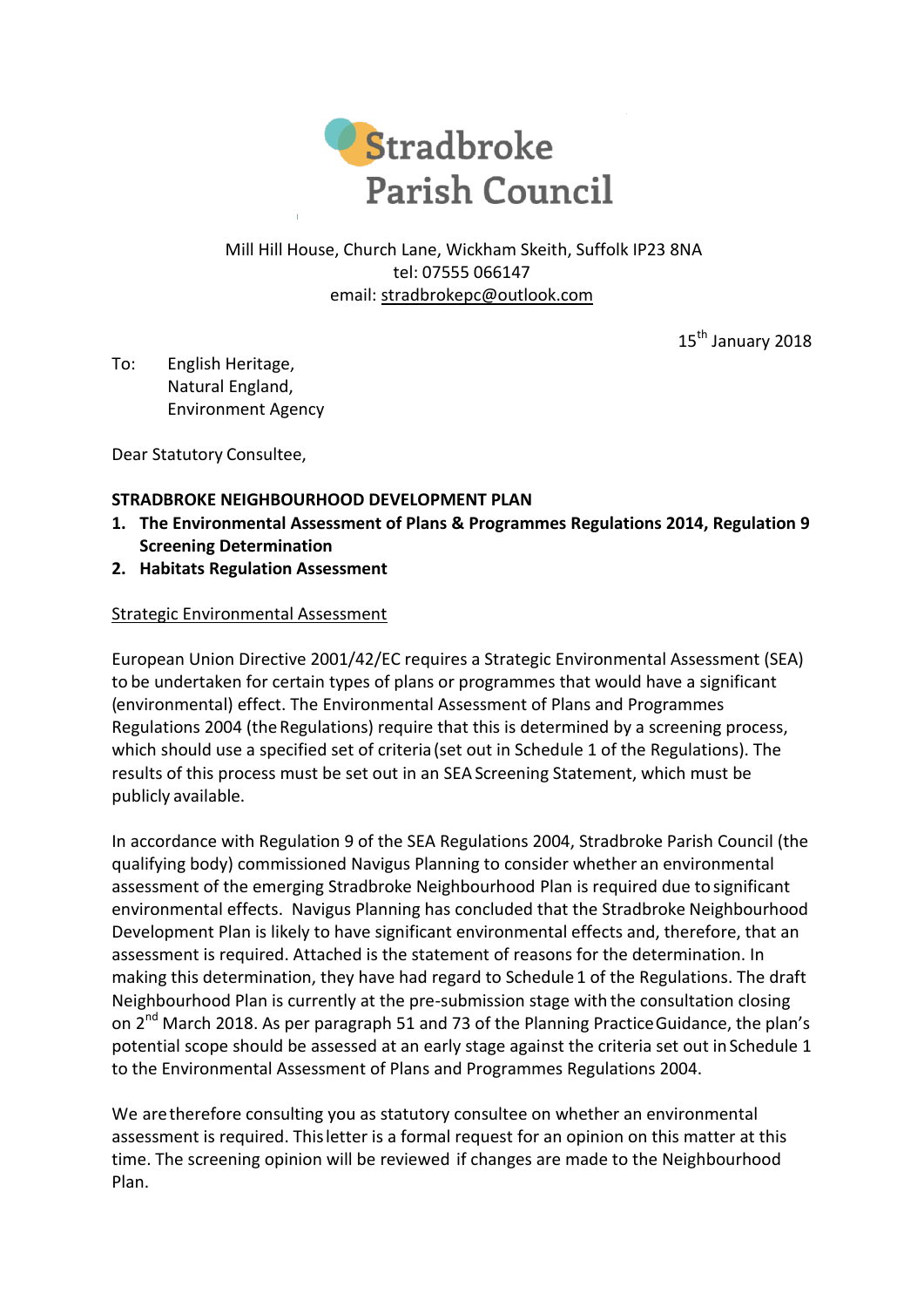#### Habitats Regulations Assessment

Directive 92/43/EEC on the conservation of natural habitats, commonly referred to as the Habitats Directive, is also of relevance. A Habitats Regulation Assessment (HRA) identifies whether a plan is likely to have a significant effect on a European Site, either alone or in combination with other plans or projects. The assessment determines whether significant effects on European sites can be ruled out on the basis of objective information.

A Habitats Regulation Assessment Screening Report prepared by Navigus Planning on behalf of the Parish Council is attached.

This concludes that no likely significant effects in respect of the European sites within 20km of Mid Suffolk District will occur as a result of the implementation of the Stradbroke Neighbourhood Plan. As such, the Neighbourhood Plan does not require a full HRA to be undertaken.

We are therefore consulting you as a statutory consultee on whether a HRA is required. This letter is a formal request for an opinion at this time.

In conclusion, we would ask you to respond with your views on both the SEA Screening and the HRA Screening by 5pm on Monday,  $12<sup>th</sup>$  February 2018 which will be 28 days from the date of this letter, via email or post (all contact details are listed above).

I am also attaching the Pre-submission Draft of the Stradbroke Neighbourhood Plan on which we are carrying out a Regulation 14 consultation from 20/01/2018 to 02/03/2018.

Yours sincerely

## Odile Wladon

Miss Odile Wladon **Clerk to the Council**

*Attachments:*

- *1. SEA Screening Report for Consultation (Jan 2018)*
- *2. HRA Screening Report for Consultation (Jan 2018)*
- *3. Stradbroke Neighbourhood Plan Pre-submission Document*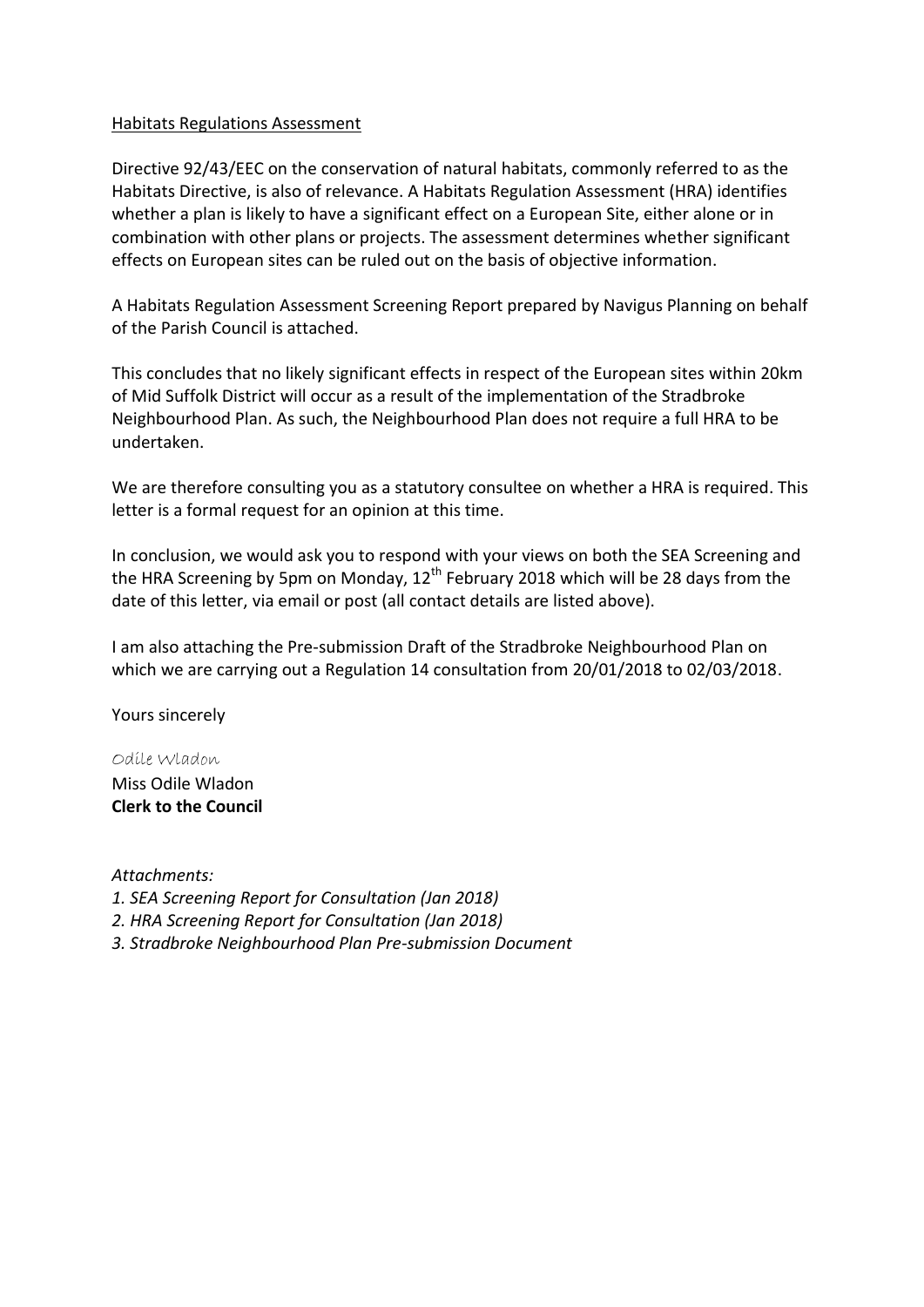# Stradbroke Draft Neighbourhood Plan

SC

Stradbroke Parish Council <StradbrokePC@outlook.com>

Thu 18/01, 23:21 You You forwarded this message on 20/01/2018 19:01

## **STRADBROKE NEIGHBOURHOOD PLAN 2016-2036**

On **Saturday 20th January 2018**, Stradbroke Parish Council will be launching the **Regulation 14 pre-submission consultation** on the proposed Neighbourhood Plan.

The Vision of the Neighbourhood Plan:

**"Stradbroke's vision is to be a core village that works for the needs of its residents and surrounding villages by providing good quality housing, educational facilities, business and local retail opportunities. It will achieve this through phased growth of these services, and necessary infrastructure to support that growth. The NPPF principles of sustainable development will govern how to achieve this growth in a planned manner."**

The Parish Council has agreed **12 objectives** it needs to fulfil to achieve the vision. To help the Parish achieve its objectives, the Neighbourhood Plan contains **19 policies**to guide development.

The Parish Council has allocated **4 development sites** to be included in the Neighbourhood Plan. These 4 sites are expected to generate between **130 and 222 houses over the next 20 years**, this together with planning permissions already granted will bring growth to the Parish using a structured and managed process.

The complete Draft version of the Neighbourhood Plan, plus supporting documentation will be available on the Neighbourhood Plan pages of the Parish Council website: <https://www.stradbrokepc.org/committees-working-parties>

A **hard copy** of all documents will also be available to view in the **Stradbroke Library**: Mon/Tues/Thurs/Fri 2pm till 5pm and Thurs/Sat 9am till 1pm

#### **What Happens Next?**

There is a strict process which dictates the production of a Neighbourhood Plan and ensures that the final result represents the true wishes of the community.

We are now entering the **Formal Consultation Period** for the Plan. This will run for 6 weeks until 2nd March 2018. It is during this time **we need your comments** on the draft plan. These can be made by either: **completing the comments box** on the **Parish Council website**; or **emailing the Clerk** at: [stradbrokepc@outlook.com](mailto:stradbrokepc@outlook.com) ; or **writing to**: The Clerk, Stradbroke Parish Council, Mill Hill House, Church Lane, Wickham Skeith, Suffolk IP23 8NA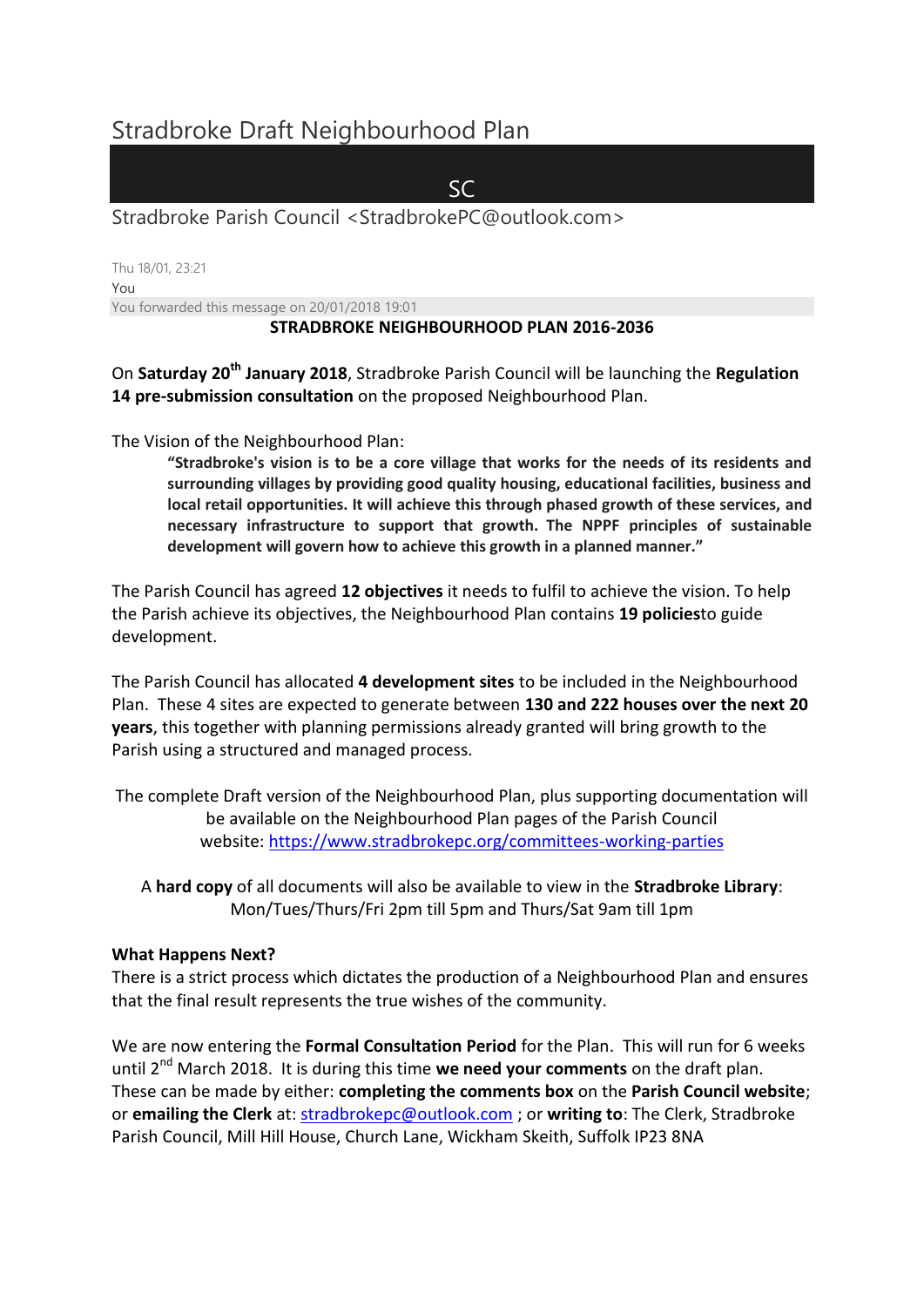# **The deadline for comments is 5pm on 2nd March 2018.**

After this period all the comments received are collated and any necessary changes are made to the plan. **The plan is then submitted to Mid Suffolk District Councilwho will also consult with the public**. After these consultations, **Stradbroke's plan will go to an Inspector** who ensures that there are no areas of the plan which contravene other local or national policies that would prevent implementation of the plan. When this is complete there follows **a local referendum** on the plan which is the community's final opportunity to either accept or reject the plan. If the plan is accepted it remains in force until 2036 and guides development in our area with respect to the wishes of local residents.

Regards Odile Wladon Clerk Stradbroke Parish Council

\_\_\_\_\_\_\_\_\_\_\_\_\_\_\_\_\_\_\_\_\_\_\_\_\_\_\_\_

Mobile: 07555 066147

*This email and it's contents are sent to you in my capacity as Clerk to the Council, and in accordance with the requirements of the role of Proper Officer.*